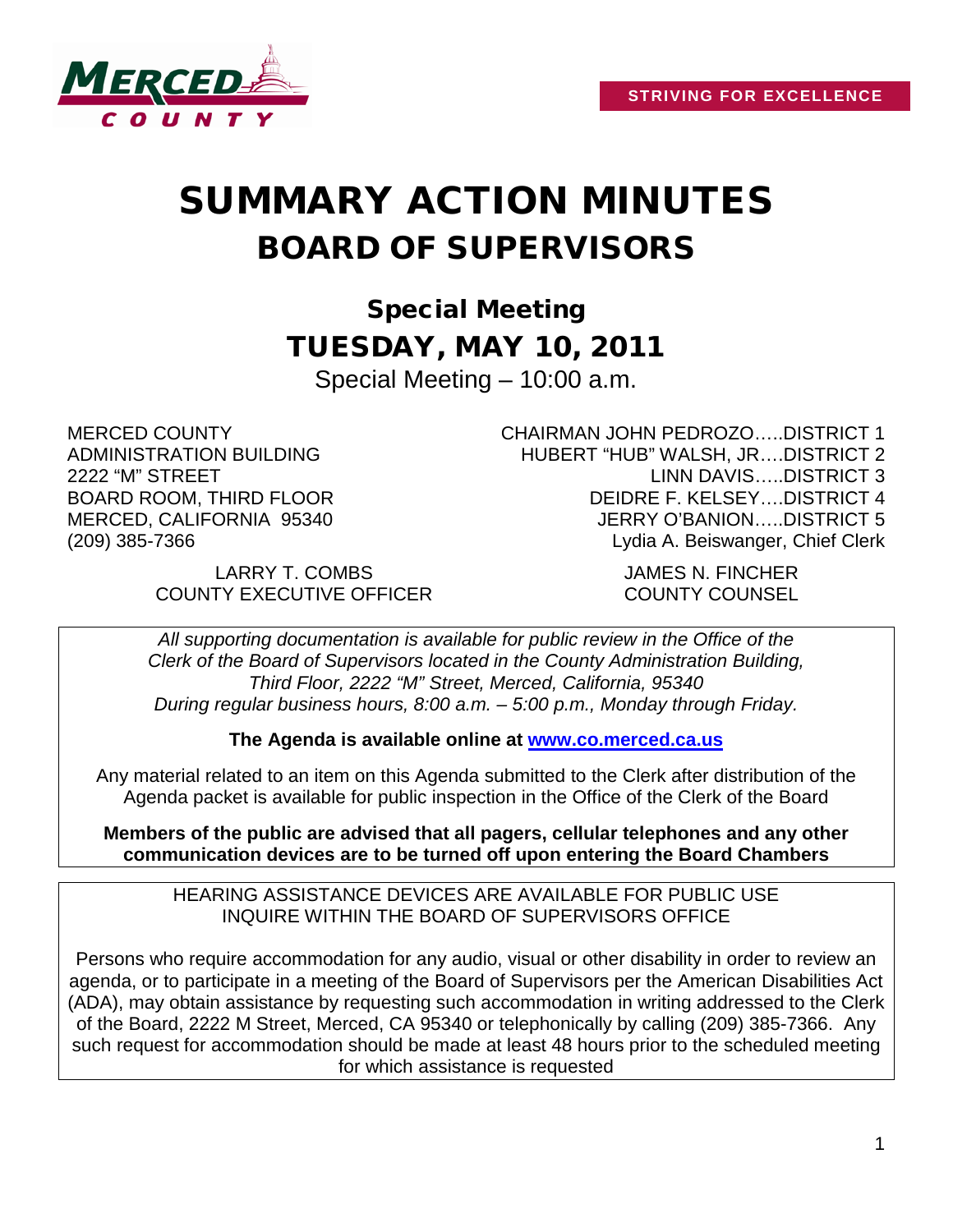## **SCHEDULED ITEMS**

#### 10:00 A. M. **PLEDGE OF ALLEGIANCE**

**PUBLIC OPPORTUNITY TO SPEAK ON ANY MATTER OF PUBLIC INTEREST WITHIN THE BOARD'S JURISDICTION INCLUDING ITEMS ON THE BOARD'S AGENDA, EXCEPT FOR THOSE ITEMS SPECIFICALLY SCHEDULED AS PUBLIC HEARINGS** (Testimony limited to five minutes per person)

#### **COUNTY COUNSEL - ESTABLISHMENT OF REDISTRICTING CRITERIA** To consider and hear presentation on Merced County's proposed Redistricting criteria

RECOMMENDATION: Consider Resolution Establishing Criteria for the Redistricting of the Board of Supervisors Districts and provide direction to the Demographer regarding the criteria to be utilized for the redistricting of the Board of Supervisors Districts

## *REVIEW BOARD ORDER – SEE PAGE 3 AND 4*

## **GOVERNMENT CODE SECTION 54950 COMPLIANCE (LATE AGENDA ITEMS)**

#### **REPORTS/BOARD DIRECTION**

County Executive Officer, County Counsel, Board of Supervisors Members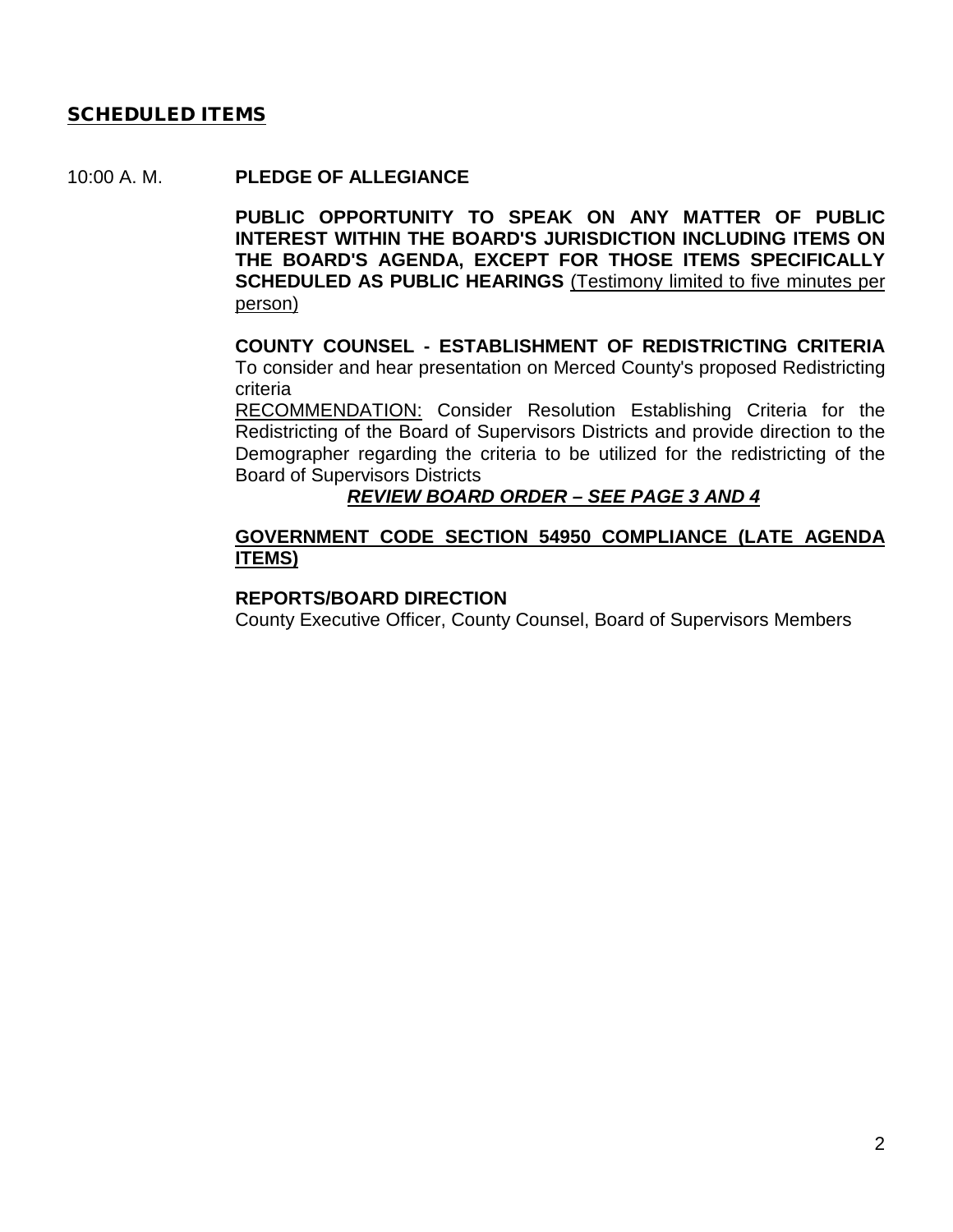## **BOARD ORDERS – SUMMARY ACTION MINUTES – MAY 10, 2011**

### **SPECIAL MEETING**

## **10:00 A.M. SCHEDULED ITEM 2011-05-10 COUNTY COUNSEL – REDISTRICTING**

The Clerk announces the Establishment of the Redistricting Criteria for the Board of Supervisors Districts by Resolution is before the Board for consideration.

County Counsel James Fincher advises the County's Redistricting Team has attended numerous community meetings to provide information about the redistricting process and census data and to receive input from the community about their specific communities of interest. He advises this information has been provided to Douglas Johnson, the County's Demographic Consultant from National Demographics, Inc. who will gather the information and draw the new supervisorial districts.

Mr. Fincher reviews the powerpoint which outlines the Public Outreach Process of Round 1 which is the period of April 19 through May 12 and comments on the communities and municipal advisory councils that have been and will be completed. He states Round 2 will begin with the next Board Meeting and reviews the proposed Public Outreach Process through August 23, 2011. He continues the powerpoint review which reviews Drawing the Lines: Legal Considerations, Legal Considerations: Section 5- Voting Rights Act, Legal Considerations: Statutory Criteria and Legal Considerations: Other Criteria.

Douglas Johnson, National Demographics, appears before the Board using the mapping software and states the goal is to demonstrate the criteria that was discussed and displays examples of the statutory criteria and scenarios of census blocks on Latino population, deviations, etc. He discusses divisions by freeways and significant issues of disconnecting districts.

Following discussion and questions by the Board, Mr. Johnson responds relative to Section 5 questions stating the County will receive an opinion from National Demographics and your legal counsel of Nielsen Merksamer Parrinello Gross & Leoni LLP but the Dept. of Justice does not look at anything until it is firm, adopted and sent to them.

Counsel Fincher further comments that the County has a website relative to redistricting that is updated with all information and the public can view this website and can post questions and comments on this website.

Supervisor O'Banion requests a presentation be provided to the Santa Nella Chamber of Commerce for the Santa Nella area, even though they do not have a municipal advisory council, because of the distance from the Los Banos and Dos Palos areas.

The Chairman asks if there is anyone from the public that wishes to speak.